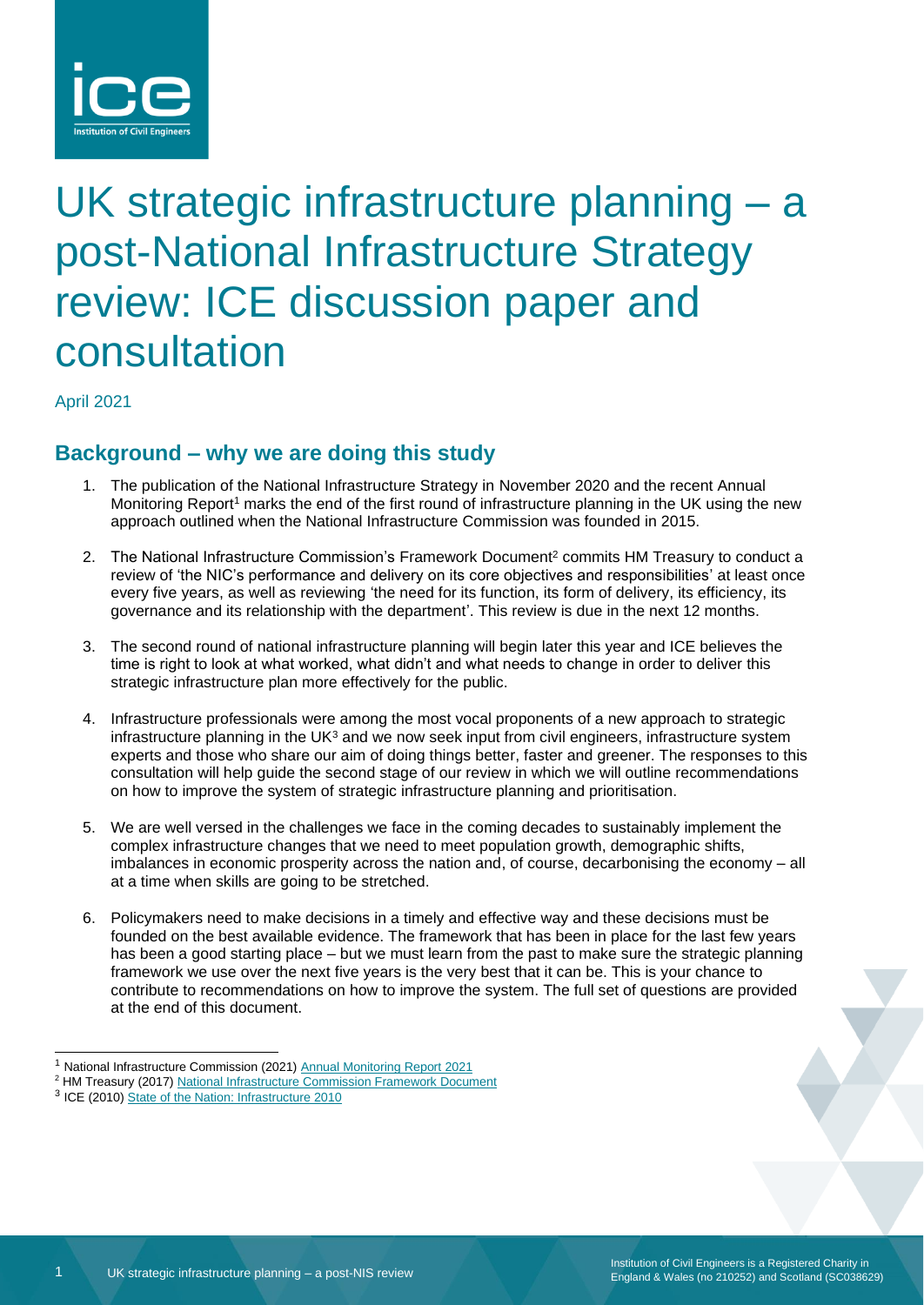

## **Recap – how did we get here?**

#### **What problem was a National Infrastructure Commission set up to solve?**

- 7. In October 2015, Chancellor George Osborne announced the National Infrastructure Commission's (NIC) creation as part of the Spending Review. <sup>4</sup> However, the genesis of the current UK approach to strategic planning goes back further than 2015, notably to the Armitt Review of 2013<sup>5</sup> and arguably to the Eddington Transport Study of 2006.<sup>6</sup>
- 8. The problem that gave rise to the need for change was a growing realisation that decision-making on strategic infrastructure system interventions suffered from prevarication and policy reversals. Where decisions were made, these were often short term, siloed and lacked cross-party (and sometimes intra-party) consensus. The impact was an infrastructure system rapidly running out of spare capacity across strategic networks, particularly transport and energy, impeding growth and productivity by dissuading long-term investors in the UK.

#### *Armitt Review – Diagnosis of the issue<sup>7</sup>*

*The experience of the past decade with High Speed One, and more recently the London 2012 Olympics, suggests that Britain has made significant strides in delivering big infrastructure more effectively. Our failure is in reaching an evidence-based view on what needs to be delivered and then in sustaining the political and public consensus that will provide confidence to investors. This is critical in an environment where 60% of Britain's key economic infrastructure is held in private hands.*

- 9. The principal obstacles inhibiting long-term stable investment were identified as: $8$ 
	- a lack of long-term strategic planning that factors in future changes in need
	- policy uncertainty due to changes in government, leading to a stop-start approach to investment
	- the policy debate not being transparent on how the public will need to pay
	- a lengthy planning process which has to decide on strategic projects without a blueprint
	- a regulatory framework that focused on short-term efficiency and consumer protection rather than long-term need.
- 10. Fixing these problems and creating an effective strategic infrastructure planning process would bring many benefits. Our recent study,<sup>9</sup> which outlined 12 guiding principles for strategic infrastructure planning based on global best practice, reiterated these benefits as:
	- maximising the infrastructure system's contributions to meeting national objectives via a package of investments and other measures that is greater than the sum of its parts
	- improving public confidence in the process via transparent and inclusive decision-making
	- growing investor and supply-chain confidence, unlocking private finance options and supply-chain investment in delivery capability
	- improving project delivery and benefits realisation via better coordination of the national strategy with any sectoral or regional plans
	- improving the affordability of future investments via supporting sustainable economic growth.
- <sup>4</sup> HM Government (2015[\) National Infrastructure Commission: Terms of Reference](https://www.gov.uk/government/publications/national-infrastructure-commission-terms-of-reference)
- <sup>5</sup> Sir John Armitt (2013[\) The Armitt Review](https://www.policyforum.labour.org.uk/uploads/editor/files/The_Armitt_Review_Final_Report.pdf)

<sup>&</sup>lt;sup>6</sup> Sir Rod Eddington (2006) [The Eddington Transport Study](https://webarchive.nationalarchives.gov.uk/20081230093524/http:/www.dft.gov.uk/about/strategy/transportstrategy/eddingtonstudy/)

<sup>7</sup> The Armitt Review

<sup>8</sup> Ibid

<sup>&</sup>lt;sup>9</sup> ICE (2019[\) Enabling Better Infrastructure: 12 Guiding Principles for Prioritising and Planning Infrastructure](https://www.ice.org.uk/ICEDevelopmentWebPortal/media/Documents/Media/ice-enabling-better-infrastructure-report.pdf)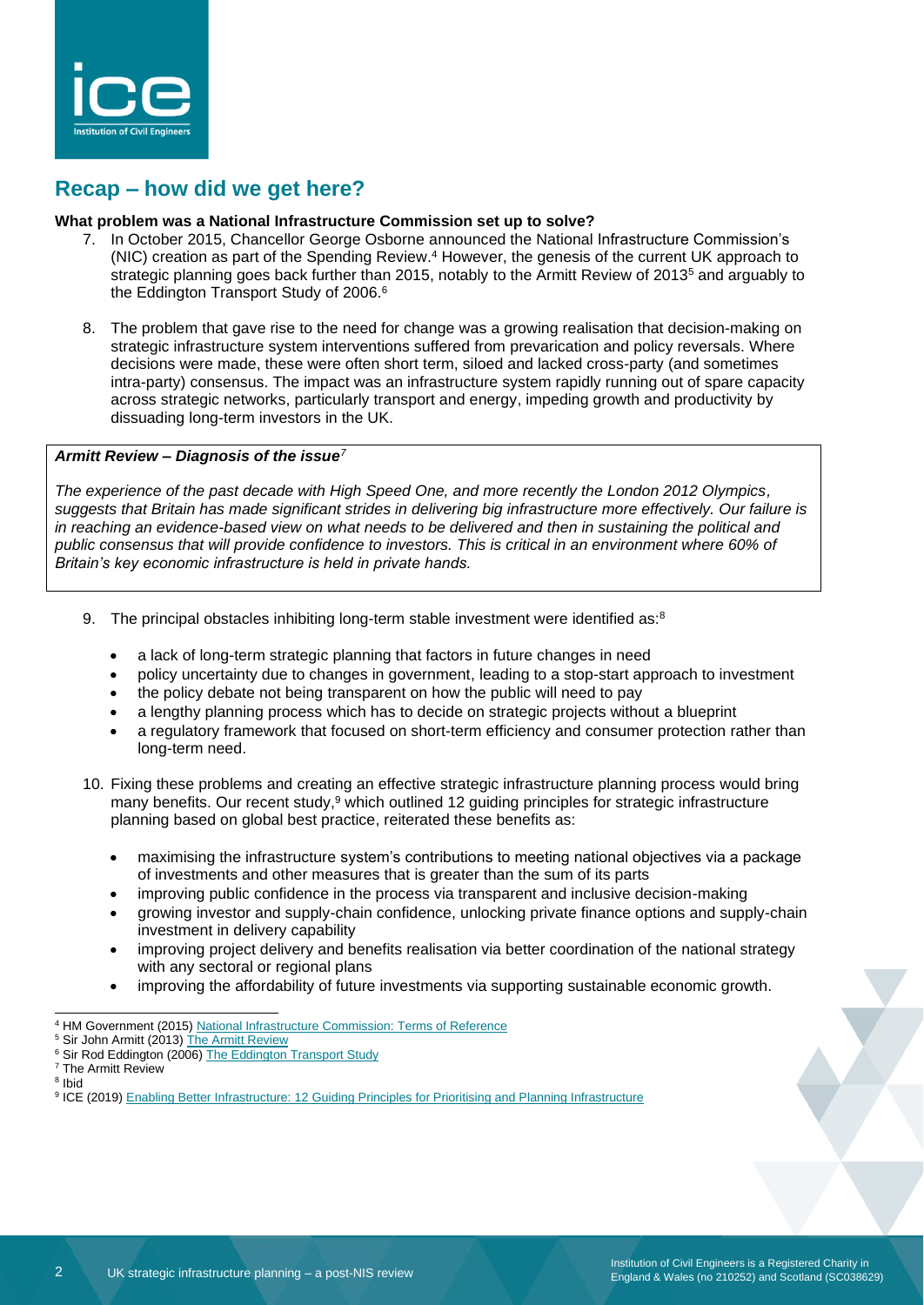

11. These are the benefits we'd expect to see over the long term. From a public and political point of view, the value of achieving these benefits is significant, enabling the infrastructure system to deliver more for less while also driving down the cost of operating the system and providing interventions.

#### **How would a National Infrastructure Commission help?**

- 12. Putting in place a framework to remedy the obstacles outlined in the previous section was the priority in the early and mid-2010s. A new framework's core components were an advisory body that is independent of the government, an evidence-based and holistic assessment of the national infrastructure system, taking into account current assets and future demand, and a rigorous process to ensure decisions happened promptly.
- 13. Many organisations made submissions to the Armitt Review and subsequently welcomed its recommendations. ICE also developed a detailed needs assessment as a blueprint. <sup>10</sup> Business groups, including the CBI and Federation of Small Businesses, welcomed the Review's recommendations, as did the Trades Union Congress, demonstrating cross-economy consensus. The following sections focus on the main recommendations for change from the Armitt Review.

#### *An independent Commission and needs assessment*

- 14. The Armitt Review recommended that an independent National Infrastructure Commission, with statutory underpinning, would be needed to sit at the heart of a new framework. A new independent Commission, it was argued, would: 11
	- take an independent strategic view of UK infrastructure needs, looking well into the future
	- review all infrastructure sub-systems in parallel and, as a result, capture interdependencies between sectors
	- hold policymakers to account by placing timescales for action on governments and reporting annually on their progress.
- 15. This work would be delivered primarily through an infrastructure needs assessment which would look at the UK's needs over a 30-year time horizon and make recommendations on:
	- investment
	- new measures to support better monitoring of the infrastructure system
	- geographic priorities
	- scale of funding
	- changes to delivery and regulation.
- 16. The focus would be on strategic infrastructure, as defined by the Planning Act 2008.

#### *The process*

17. The Review set out a rigorous process, grounded in statute, to ensure the pace of decision-making was maintained while also locking in strategic direction. The Commission would be tasked with producing an Assessment and would submit this to the chancellor of the day. The chancellor would then be expected to lay this before Parliament, along with any government amendments, within six months for a debate and vote in both Houses of Parliament. Parliament could also refer the Assessment back to the Commission and request further areas to be considered. Once approved, the Assessment would then guide the creation of Sector Infrastructure Plans (which would replace

<sup>10</sup> ICE (2016) [National Needs Assessment –](https://www.ice.org.uk/news-and-insight/policy/national-needs-assessment-a-vision-for-uk-infrastr) A Vision for UK Infrastructure

<sup>&</sup>lt;sup>11</sup> Sir John Armitt (2013) [The Armitt Review](https://www.policyforum.labour.org.uk/uploads/editor/files/The_Armitt_Review_Final_Report.pdf)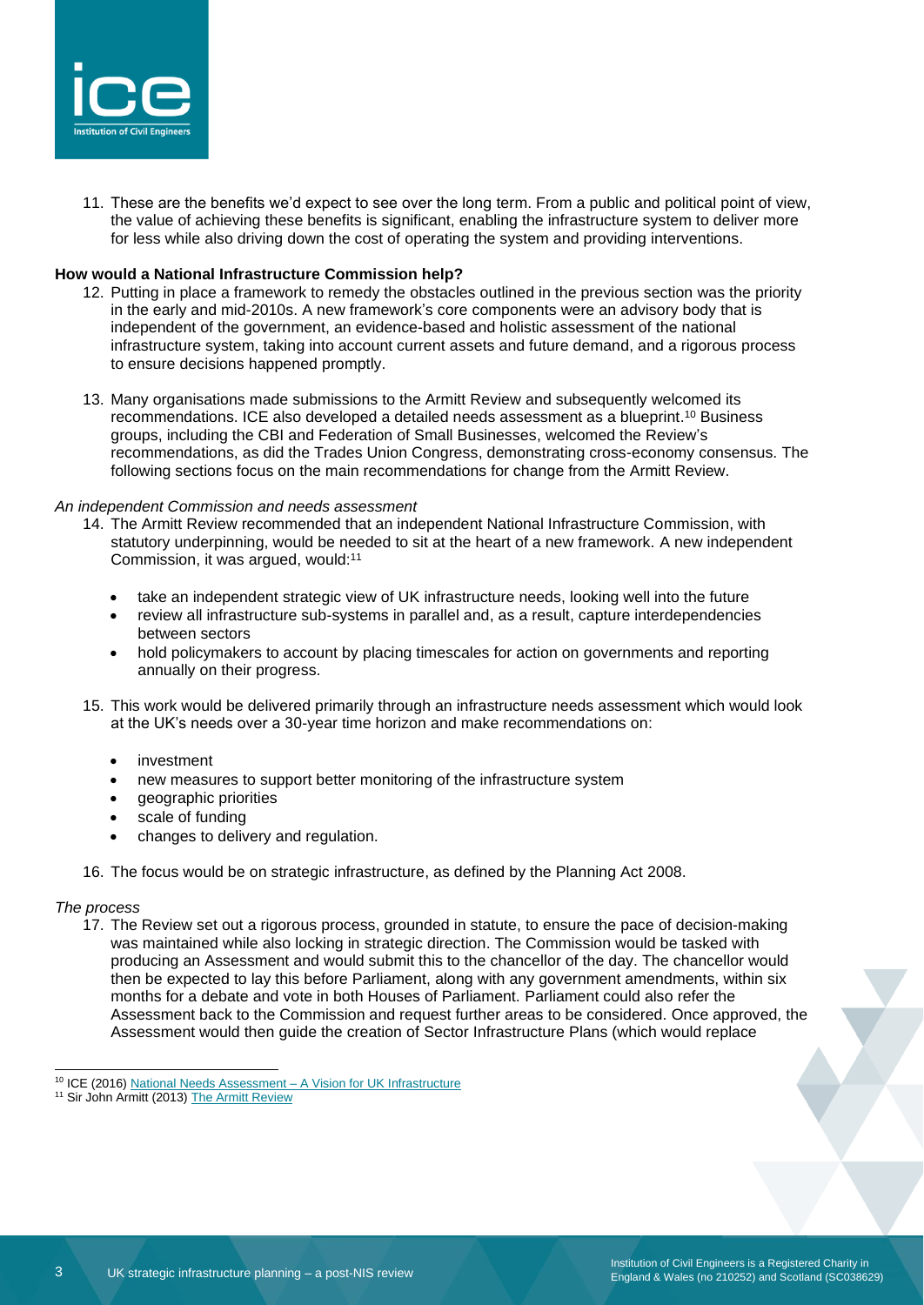

National Policy Statements) within each Department. The diagram below, from the Armitt Review, summarises the main steps.

#### *From the Armitt Review - Preparation and approval of the National Infrastructure Assessment*



- 18. Sector Infrastructure Plans would need to be completed in one year and would set out detailed specific schemes and projects to meet the needs outlined in the Assessment. They would also need to outline the funding sources, timescales for procurement and other measures related to delivery. The Commission would give their views on the plans, and Parliament would then vote to approve them. The duties of regulators would be amended so that they had to act to further both the Assessment and the approved Sector Infrastructure Plans.
- 19. The Review did not outline in detail what would happen if Parliament failed to approve either the Assessment or Sector Infrastructure Plans. However, it can be reasonably assumed that the government's draft would still be used for planning purposes, in the same way draft National Policy Statements can be used until Parliament approves an alternative.

#### **How the new framework was put in place**

20. While the Labour Party commissioned the Armitt Review, it was a Conservative government after the 2015 election which took forward the idea of an independent National Infrastructure Commission, demonstrating early cross-party buy-in of the need for change. The first Chair of the Commission was former Labour Transport Secretary Lord Adonis, highlighting that the incoming government wanted the Commission to be seen as independent. Following a change in government, a Charter<sup>12</sup> was published to establish the National Infrastructure Commission.

<sup>&</sup>lt;sup>12</sup> HM Government (2016[\) Charter for the National Infrastructure Commission](https://www.gov.uk/government/publications/charter-for-the-national-infrastructure-commission#:~:text=The%20Charter%20articulates%20the%20government)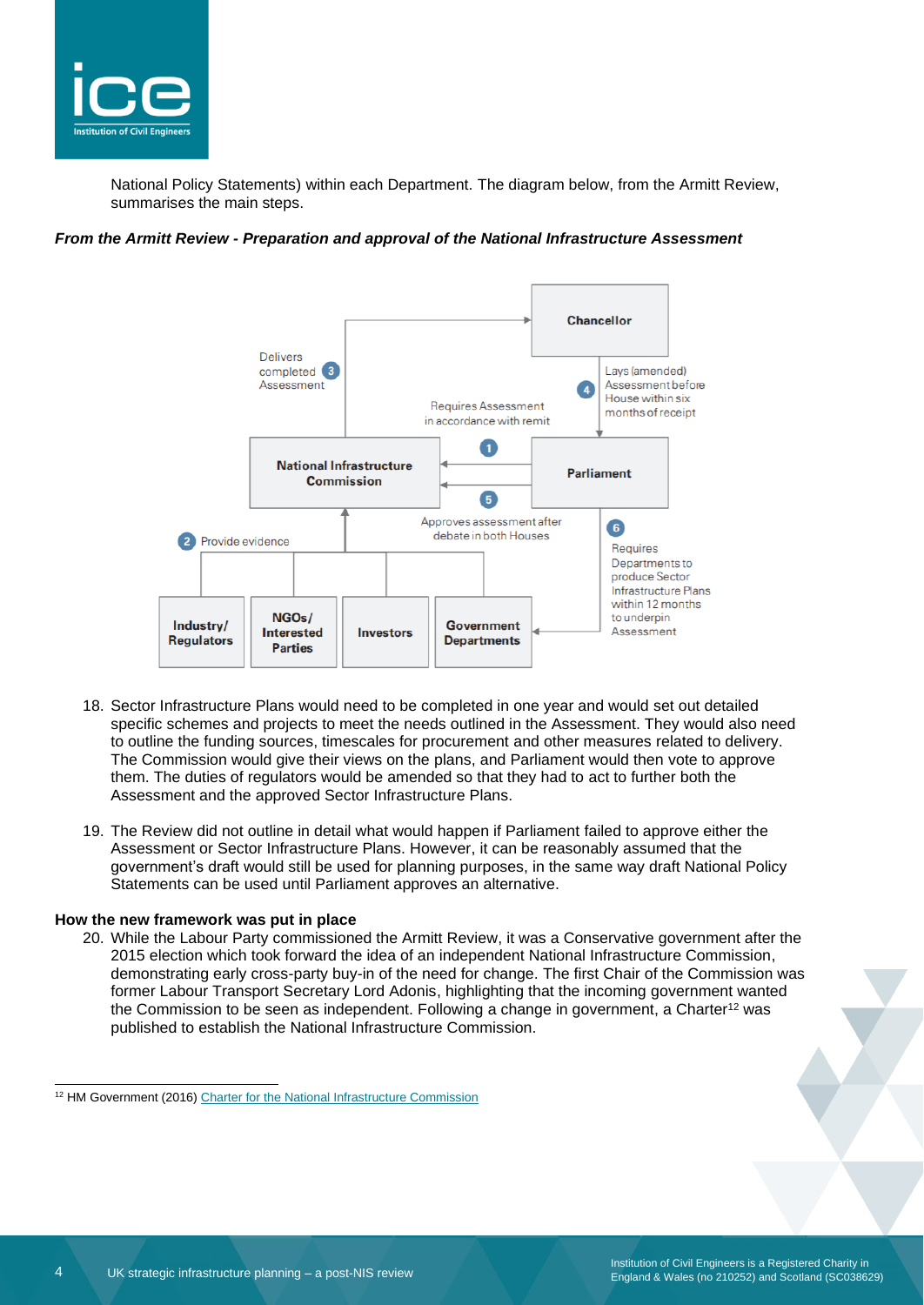

- 21. The Charter and subsequent Framework Document<sup>13</sup> established the NIC as an Executive Agency of HM Treasury and tasked it with producing a National Infrastructure Assessment once in every Parliament, alongside specific studies as requested by the government. It also committed the government to respond to all NIC reports accepting or rejecting recommendations within six months and 'never more than a year'. In responding to the NIC's work, the government also committed to give reasons why it disagreed with the NIC's recommendations and to set out alternative proposals to meet the identified need, and to lay the reports and government response before Parliament.
- 22. Since being established, the NIC has been called upon to deliver several studies. It has also produced a National Infrastructure Assessment<sup>14</sup> that fed through into creating a National Infrastructure Strategy. <sup>15</sup> The diagram below provides an overview of the main milestones and outputs.

#### **National Infrastructure Commission – milestones and key outputs**



- 23. The creation of the NIC marked a turning point for how strategic infrastructure planning is conducted in the UK. As the NIC covers England and non-devolved infrastructure policy, since being established, similar Commissions have also been developed in Wales (permanently) and Scotland (one-off). Northern Ireland is also looking at creating an independent infrastructure advisory body to advise on strategic infrastructure interventions.<sup>16</sup>
- 24. In the remainder of this paper, we review the areas of remit and scope, benefits realisation, structure and the wider infrastructure planning ecosystem, and process.

<sup>&</sup>lt;sup>13</sup> HM Treasury (2017) [National Infrastructure Commission Framework Document](https://assets.publishing.service.gov.uk/government/uploads/system/uploads/attachment_data/file/585374/NIC_framework_document_web.pdf)

<sup>14</sup> National Infrastructure Commission (2018[\) National Infrastructure Assessment](https://nic.org.uk/studies-reports/national-infrastructure-assessment/)

<sup>&</sup>lt;sup>15</sup> HM Treasury (2020) [National Infrastructure Strategy](https://www.gov.uk/government/publications/national-infrastructure-strategy)

<sup>&</sup>lt;sup>16</sup> ICE (2020) [A Step Closer to an Infrastructure Advisory Body for Northern Ireland](https://www.ice.org.uk/news-and-insight/the-infrastructure-blog/october-2020/moving-towards-an-ni-infrastructure-advisory-body)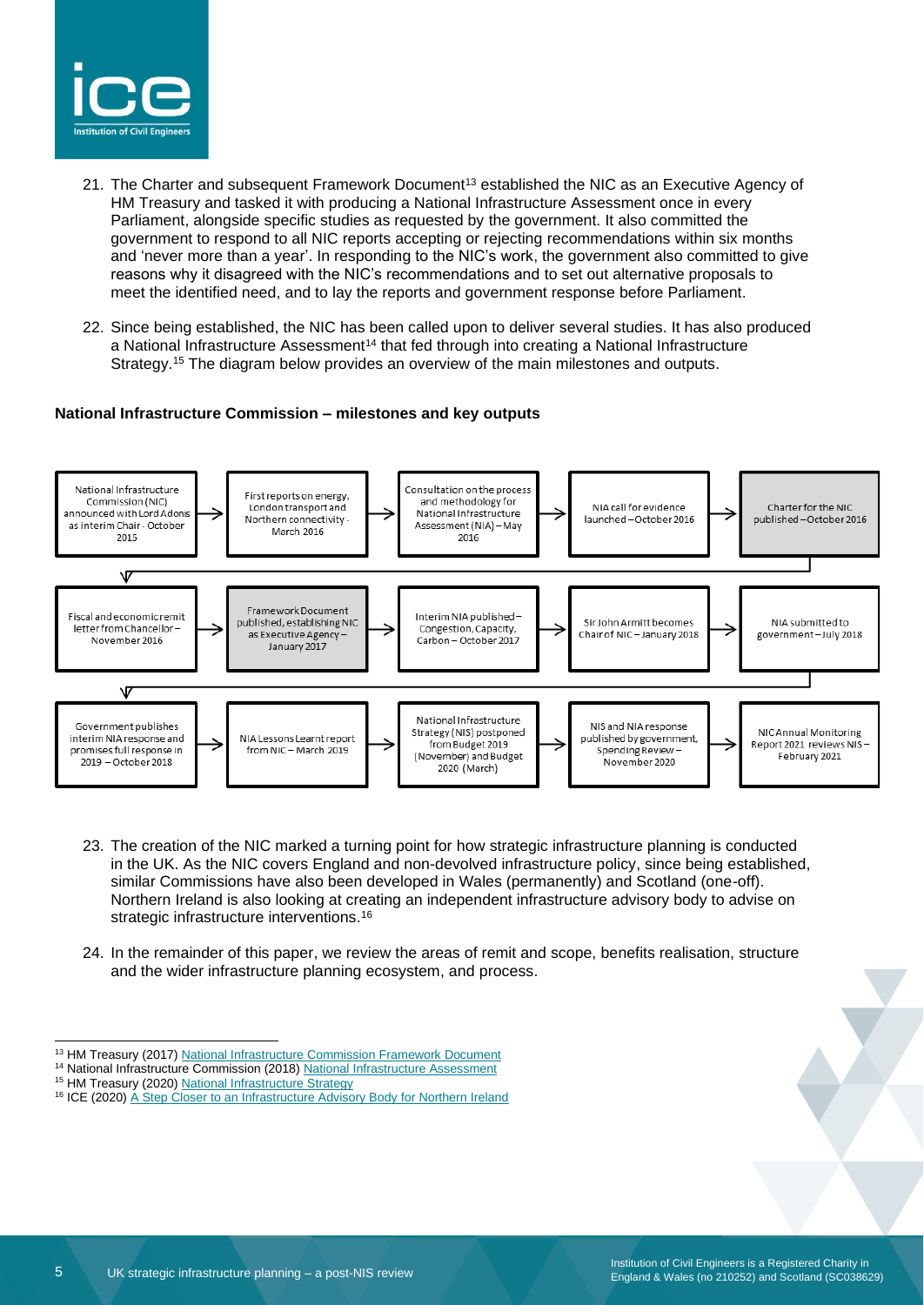

# **Reviewing the first round of UK strategic infrastructure planning**

#### **Remit and scope**

25. The National Infrastructure Commission's remit and scope is outlined in the Framework Document<sup>17</sup> as:

*The Commission will advise the government on all sectors of economic infrastructure, defined as follows: energy, transport, water and wastewater (drainage and sewerage), waste, flood risk management and digital communications. The Commission will also consider the potential interactions between its infrastructure recommendations and housing supply.*

- 26. This remit is clearly defined and gives the NIC certainty on what is in and out of scope. In other countries, a broader definition of infrastructure has been adopted. In Scotland, housing and 'green' infrastructure were also considered part of the Infrastructure Commission for Scotland's remit.
- 27. The Framework Document and Charter also make clear that the NIA should not look to reopen decisions already made on infrastructure, such as High Speed 2 and a third runway at Heathrow. Following changes in government and court cases, decisions on both have subsequently been reopened after the completion of the NIA, with the NIC being called on to provide evidence on Phase 2 of High Speed 2.<sup>18</sup>
- 28. The NIC's role as the sole advisor to the government on economic infrastructure has also been challenged with the growing use of reviews of economic infrastructure outside the auspices of the NIC. Two notable examples include a review of High Speed 2<sup>19</sup> and the Union Connectivity Review.<sup>20</sup> Both reviews were set up to advise the government on vital elements of transport infrastructure. It is not clear why the NIC did not conduct these studies.
- 29. A fiscal and economic remit for the NIC is also defined separately.<sup>21</sup> The fiscal remit requires the NIA and other studies to fit within total public investment in economic infrastructure of between 1 and 1.2% of GDP between 2020 and 2050. The economic remit requires the NIC to set out how its recommendations would impact costs for businesses, consumers, public bodies and other end users.
- 30. Principle 8 of the Enabling Better Infrastructure Programme<sup>22</sup> highlights that a measure of affordability can help to focus the minds of experts, like the NIC, when conducting needs assessments. However, the fiscal remit was not subject to consultation and may be seen by some as a political decision that limits the NIC in providing impartial advice on future need. Another approach could have been to request recommendations based on illustrative budget options, which was the approach subsequently taken for the NIC's Rail Needs Assessment for the Midlands and the North, $^{23}$  a report commissioned by the government to help develop an integrated rail plan.

<sup>23</sup> Rail Needs Assessment for the Midlands and the North

<sup>&</sup>lt;sup>17</sup> HM Treasury (2017) [National Infrastructure Commission Framework Document](https://assets.publishing.service.gov.uk/government/uploads/system/uploads/attachment_data/file/585374/NIC_framework_document_web.pdf)

<sup>&</sup>lt;sup>18</sup> National Infrastructure Commission (2020[\) Rail Needs Assessment for the Midlands and the North](https://nic.org.uk/studies-reports/rail-needs-assessment-for-the-midlands-and-the-north/)

<sup>&</sup>lt;sup>19</sup> Department for Transport (2019[\) HS2 Independent Review: Terms of Reference](https://www.gov.uk/government/publications/hs2-independent-review-terms-of-reference)

<sup>&</sup>lt;sup>20</sup> Department for Transport (2020) *Union Connectivity Review: Terms of Reference* 

<sup>&</sup>lt;sup>21</sup> HM Treasury (2016) [Remit Letter to the National Infrastructure Commission](https://www.gov.uk/government/publications/remit-letter-to-the-national-infrastructure-commission)

<sup>&</sup>lt;sup>22</sup> ICE (2019) [Enabling Better Infrastructure: 12 Guiding Principles for Prioritising and Planning Infrastructure](https://www.ice.org.uk/ICEDevelopmentWebPortal/media/Documents/Media/ice-enabling-better-infrastructure-report.pdf)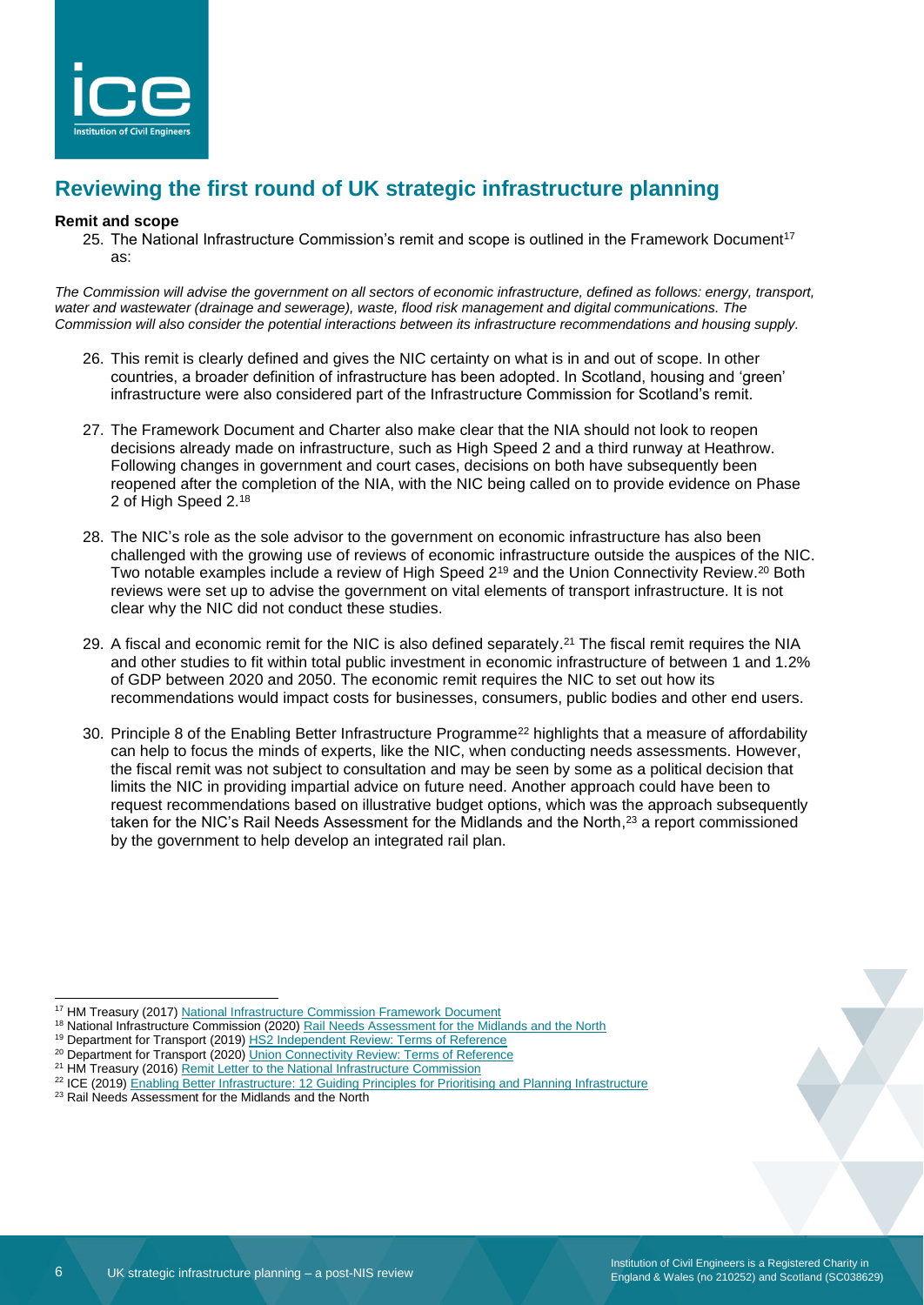

**Question 1:** The NIC's scope is defined as economic infrastructure. Would broadening this scope help it deliver better strategic infrastructure planning outcomes?

**Question 2:** Are there any implications for strategic infrastructure planning when governmentcommissioned reviews on economic infrastructure are conducted outside the NIC?

**Question 3:** Should there be a fiscal remit to guide the NIC? If yes, how should this remit be determined?

**Question 4:** Should additional remits be outlined in addition to the fiscal and economic remit, for example, carbon?

#### **Benefits realisation**

- 31. The ultimate test of the NIC is whether it has changed the policy dynamic to allow long-term stable investment in the parts of the infrastructure system that need it. On this test, it is too early to tell. The investment package announced in the National Infrastructure Strategy is sizeable; however, the critical test will be how stable that investment is over the next few years or if policy reversals come into play. However, we can look at input and proxy indicators to judge likely success against the highlevel macro benefits outlined in paragraph 10 of this document.
- 32. The NIC has improved transparency on the key issues that are affecting the UK's infrastructure system; this goes wider than a shallow assessment and outlines the state of the nation's assets and how long-term trends would change their use. Through the National Infrastructure Assessment, there has also been transparency on the do-nothing cost of not making a decision.
- 33. The NIC has also provided independent scrutiny of infrastructure decision-making through its annual monitoring report. Putting together the NIA has also brought together the previously siloed, departmental approach for strategic infrastructure planning and brought greater rigour to the process.
- 34. There has been little disagreement with the NIA or the National Infrastructure Strategy from opposition parties. The main criticism is the lack of investment by the government to deliver against the net-zero carbon target. Cross-party consensus, as a proxy indicator, is, therefore, an early sign of positive change.

**Question 5:** What evidence is there that the new approach to strategic infrastructure planning has brought benefits to the processes, behaviours and practices for infrastructure decision-making?

**Question 6:** What early or proxy signs would make the benefits outlined in paragraph 10 of this document more tangible, and so easier to track?

**Question 7:** Are there any benefits that haven't been realised from the new strategic infrastructure planning process? If so, why might this be?

#### **Structure and the wider infrastructure planning ecosystem**

35. The National Infrastructure Commission is established through a Charter and Framework Document as an Executive Agency of HM Treasury. The Armitt Review called for the National Infrastructure Commission to be set up by an Act of Parliament along similar lines to the Committee on Climate Change. Some similar bodies internationally are also established by statute, including Infrastructure Australia and the New Zealand Infrastructure Commission.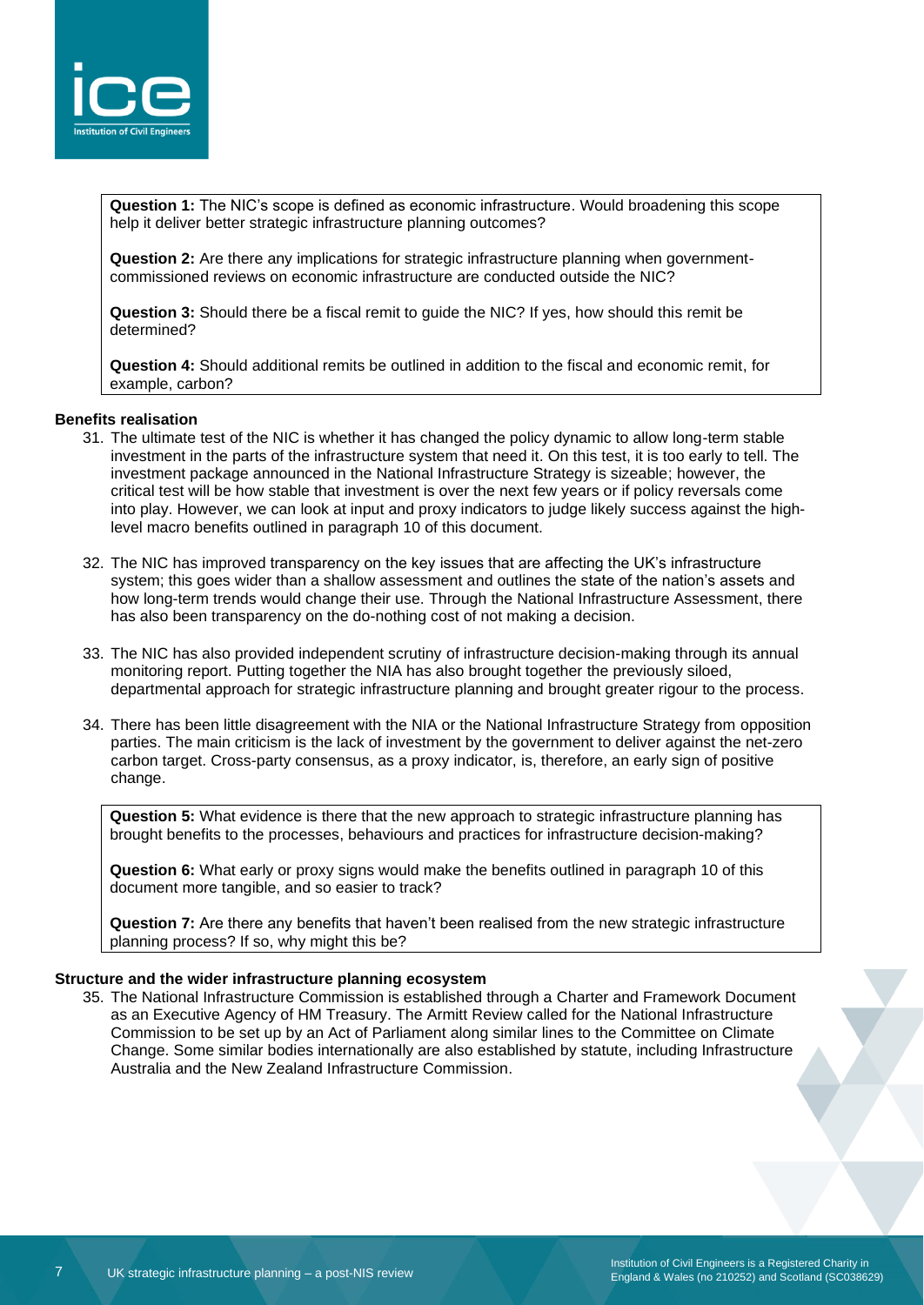

- 36. Giving the NIC statutory underpinning has been a long-standing recommendation of ICE. <sup>24</sup> This would provide the NIC and the wider infrastructure community with greater certainty on the UK's independent approach to strategic infrastructure planning.
- 37. Shortly after the NIC was established, the Infrastructure and Projects Authority was created as a merger between the Major Projects Authority and Infrastructure UK. IUK had been responsible for establishing many of the early principles around strategic planning, including transparency around investment and construction pipelines and the steps that will be taken to support the delivery of major programmes.
- 38. At Spring Budget 2021, the government also announced the creation of a UK Infrastructure Bank<sup>25</sup> to help boost investment in infrastructure; the bank will be established through statute. Taken together, the NIC, UKIB and IPA provide a robust underpinning to the system of infrastructure planning in the UK.
- 39. The Committee on Climate Change (CCC) has also grown in prominence since the NIC was set up. Given the significant role infrastructure decarbonisation will play in meeting the net-zero carbon by 2050 target, the CCC has supported the NIC by focusing minds on long term infrastructure system changes.
- 40. The Planning Inspectorate continues to decide on planning applications for Nationally Significant Infrastructure Projects in England and Wales, using designated National Policy Statements as its blueprint for decision-making.

**Question 8:** What are the implications of the NIC not having statutory independence?

**Question 9:** How have changes to the infrastructure planning ecosystem, including new institutions, altered the system for strategic infrastructure planning? Has this been for the better?

**Question 10:** Is there a need for more formal joint working between the organisations involved in the infrastructure planning ecosystem? If yes, how could this be achieved?

#### **The process**

- 41. The NIC Framework Document outlines a basic process which would see the National Infrastructure Commission produce a National Infrastructure Assessment 'once in every Parliament' and other studies as requested. The government has committed to responding 'within six months and not longer than a year'. That response will set out whether a recommendation from the NIC has been endorsed or whether the government does not agree; where the government does not agree, it may put forward alternatives.
- 42. The NIC would monitor the implementation of its recommendations through the Annual Monitoring Report. As the NIC is an Executive Agency of HM Treasury, the House of Commons Treasury Select Committee scrutinises its work. Other committees also call on the NIC as a witness for relevant inquiries.
- 43. The process for creating a National Infrastructure Assessment has been reviewed separately,<sup>26</sup> with lessons learnt for the second National Infrastructure Assessment.

<sup>&</sup>lt;sup>24</sup> ICE (2019) [What Should be in the National Infrastructure Strategy?](https://www.ice.org.uk/news-and-insight/policy/what-should-national-infrastructure-strategy)

<sup>&</sup>lt;sup>25</sup> HM Treasury (2021) [Policy Design of the UK Infrastructure Bank](https://www.gov.uk/government/publications/policy-design-of-the-uk-infrastructure-bank)

<sup>26</sup> National Infrastructure Commission (2019[\) Lessons Learnt](https://nic.org.uk/app/uploads/Final-NIA-Lessons-Learned-March-2019.pdf)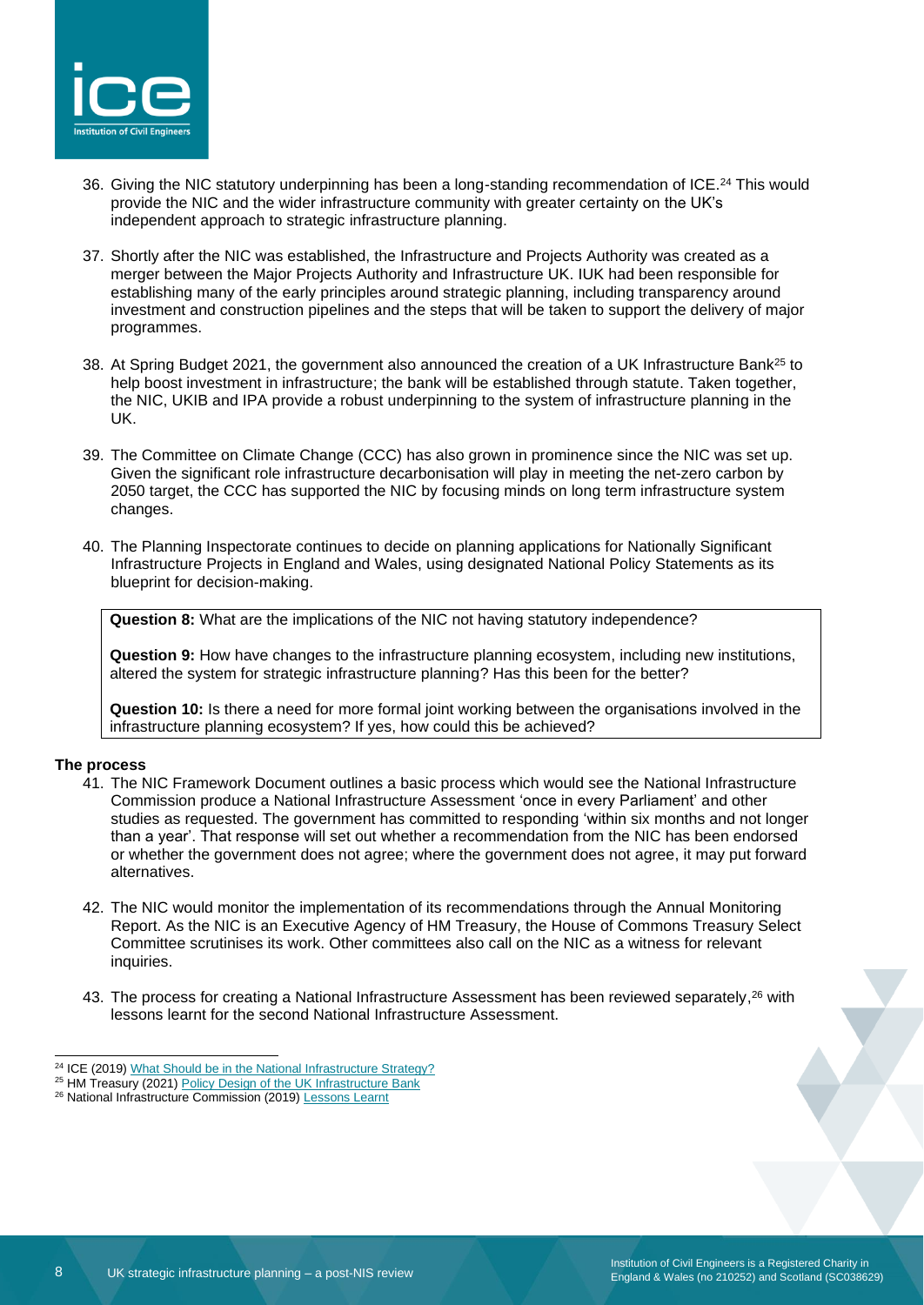

- 44. The first round of strategic infrastructure planning was affected by political uncertainty brought by the result of the referendum on the UK's membership of the European Union. The impact of the Covid-19 pandemic also saw refocused priorities across government. Since the NIC has been created, there have been four chancellors, three prime ministers and two general elections. As a result, it took well over two years before a formal response was made to the NIA and other NIC studies were not responded to within the time promised.
- 45. This delay carried implications for the evidence base and recommendations, with the NIA produced to provide policy action that needed to be taken in a five-year period; by the time a response was made, some of the recommended dates for action were out of date. When it was finally published, there were also notable gaps in the National Infrastructure Strategy where the NIA's recommendations were not taken forward, particularly on city-region transport,<sup>27</sup> but no detailed alternative was provided.
- 46. In theory, the NIC should be producing its third Assessment, as these are linked to Parliamentary cycles. However, in practice, it is working to a cycle of an Assessment every five years. While waiting for a government response to the NIA, the NIC did take the opportunity to review the NIA following the net-zero carbon by 2050 target becoming law.<sup>28</sup> This review found that many of the NIA recommendations were now more urgent. Infrastructure Australia conducts similar reviews annually to ensure its Infrastructure Priority List, a list of strategically important projects, evolves to meet emerging challenges and opportunities each year.
- 47. There are notable differences between the Armitt Review recommendations and the process that was established. Parliament has limited involvement in the process and the outputs of the Commission are not given Parliamentary approval. Departments and regulators are not bound to take into account the Assessment (or Strategy) in their planning. Timescales for approval are not defined in legislation and amount to no more than a promise.
- 48. One of the most noticeable recommendations from the Armitt Review not taken forward was the evolution of National Policy Statements to become Sector Infrastructure Plans. This part of the process would have taken the NIA and turned it into action at the Departmental level. In the absence of Sector Infrastructure Plans, it is not clear how the NIS will inform decision-making, including how National Policy Statements or regulators will be expected to give action to the NIS.

**Question 11:** What impact did a delay in responding to the NIA have on strategic infrastructure planning? How could this be avoided in the future?

**Question 12:** Would Parliamentary involvement help to improve the process of strategic infrastructure planning? How could this be achieved?

**Question 13:** What process is needed to ensure the NIS is used to underpin relevant decisions on infrastructure going forward, such as amendments to National Policy Statements or the duties of regulators?

**Question 14:** Should the NIC indicate on an annual basis any changes to the evidence base that underpins its recommendations?

**Question 15:** Are any other changes needed to the process of strategic infrastructure planning in the UK to support the delivery of stable long-term decisions on infrastructure priorities?

<sup>&</sup>lt;sup>27</sup> ICE (2021) [Submission to the Transport Committee on Major Transport Infrastructure Projects: Appraisal and Delivery](https://www.ice.org.uk/news-and-insight/policy/ice-submission-transport-appraisal-delivery) <sup>28</sup> National Infrastructure Commission (2020[\) Net Zero: Commission Recommendations and the Net Zero Target](https://nic.org.uk/studies-reports/net-zero-commission-recommendations-and-the-net-zero-target/)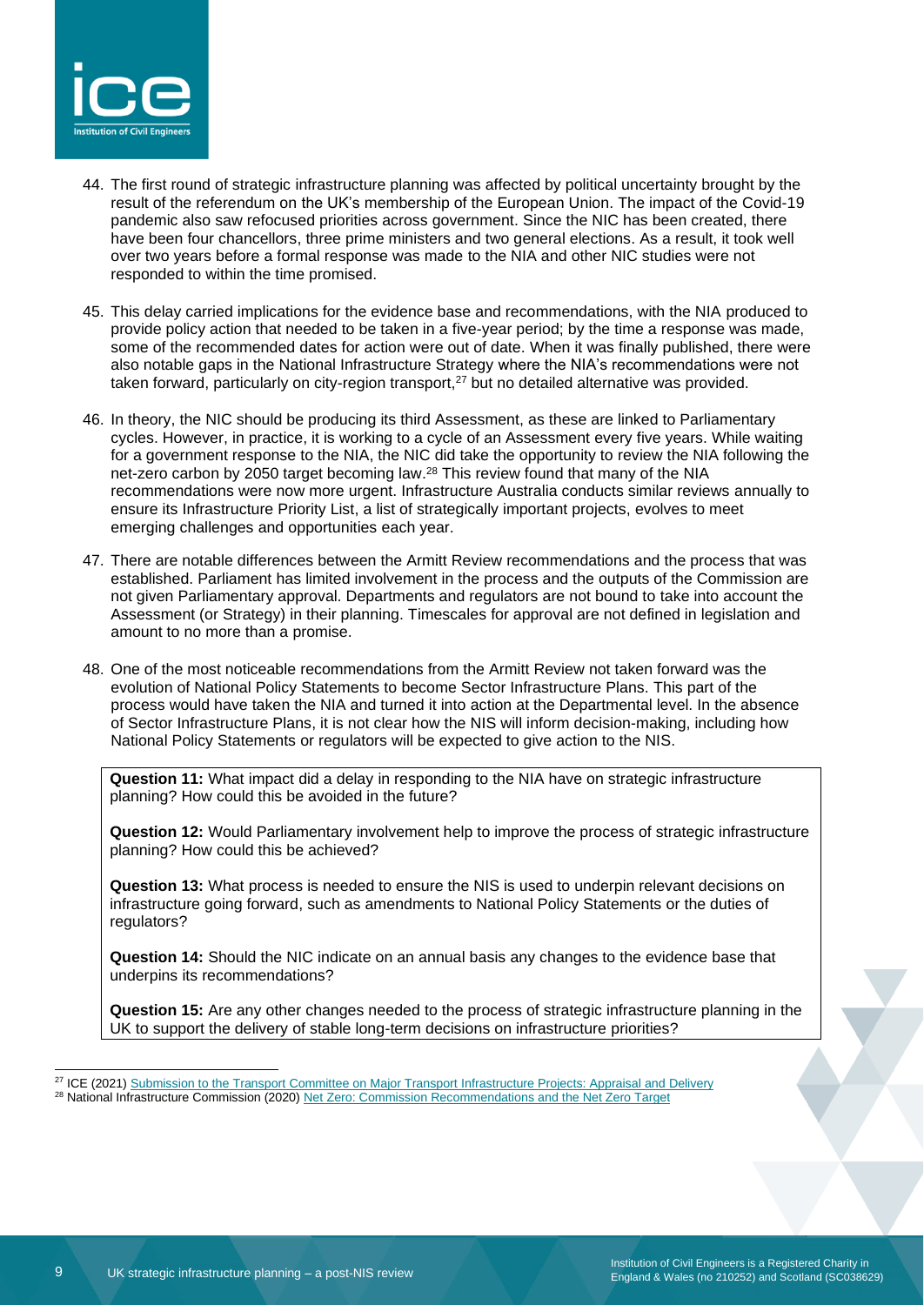

## **Consultation questions**

- 49. This consultation runs until 3<sup>rd</sup> May 2021. This consultation should be completed online at [http://bit.ly/ICE\\_SIPcons](http://bit.ly/ICE_SIPcons) with answers to the questions below; you do not have to respond to every question. Alternatively, responses may be submitted by emailing [policy@ice.org.uk.](mailto:policy@ice.org.uk)
- 50. When responding, please give your name and state whether you are responding individually or on behalf of an organisation or group. Please provide evidence or case studies to support your response. All responses will be treated confidentially, and respondents will not be published.

#### **Questions**

**Question 1:** The NIC's scope is defined as economic infrastructure. Would broadening this scope help it deliver better strategic infrastructure planning outcomes?

**Question 2:** Are there any implications for strategic infrastructure planning when governmentcommissioned reviews on economic infrastructure are conducted outside the NIC?

**Question 3:** Should there be a fiscal remit to guide the NIC? If yes, how should this remit be determined?

**Question 4:** Should additional remits be outlined in addition to the fiscal and economic remit, for example, carbon?

**Question 5:** What evidence is there that the new approach to strategic infrastructure planning has brought benefits to the processes, behaviours and practices for infrastructure decision-making?

**Question 6:** What early or proxy signs would make the benefits outlined in paragraph 10 of this document more tangible, and so easier to track?

**Question 7:** Are there any benefits that haven't been realised from the new strategic infrastructure planning process? If so, why might this be?

**Question 8:** What are the implications of the NIC not having statutory independence?

**Question 9:** How have changes to the infrastructure planning ecosystem, including new institutions, altered the system for strategic infrastructure planning? Has this been for the better?

**Question 10:** Is there a need for more formal joint working between the organisations involved in the infrastructure planning ecosystem? If yes, how could this be achieved?

**Question 11:** What impact did a delay in responding to the NIA have on strategic infrastructure planning? How could this be avoided in the future?

**Question 12:** Would Parliamentary involvement help to improve the process of strategic infrastructure planning? How could this be achieved?

**Question 13:** What process is needed to ensure the NIS is used to underpin relevant decisions on infrastructure going forward, such as amendments to National Policy Statements or the duties of regulators?